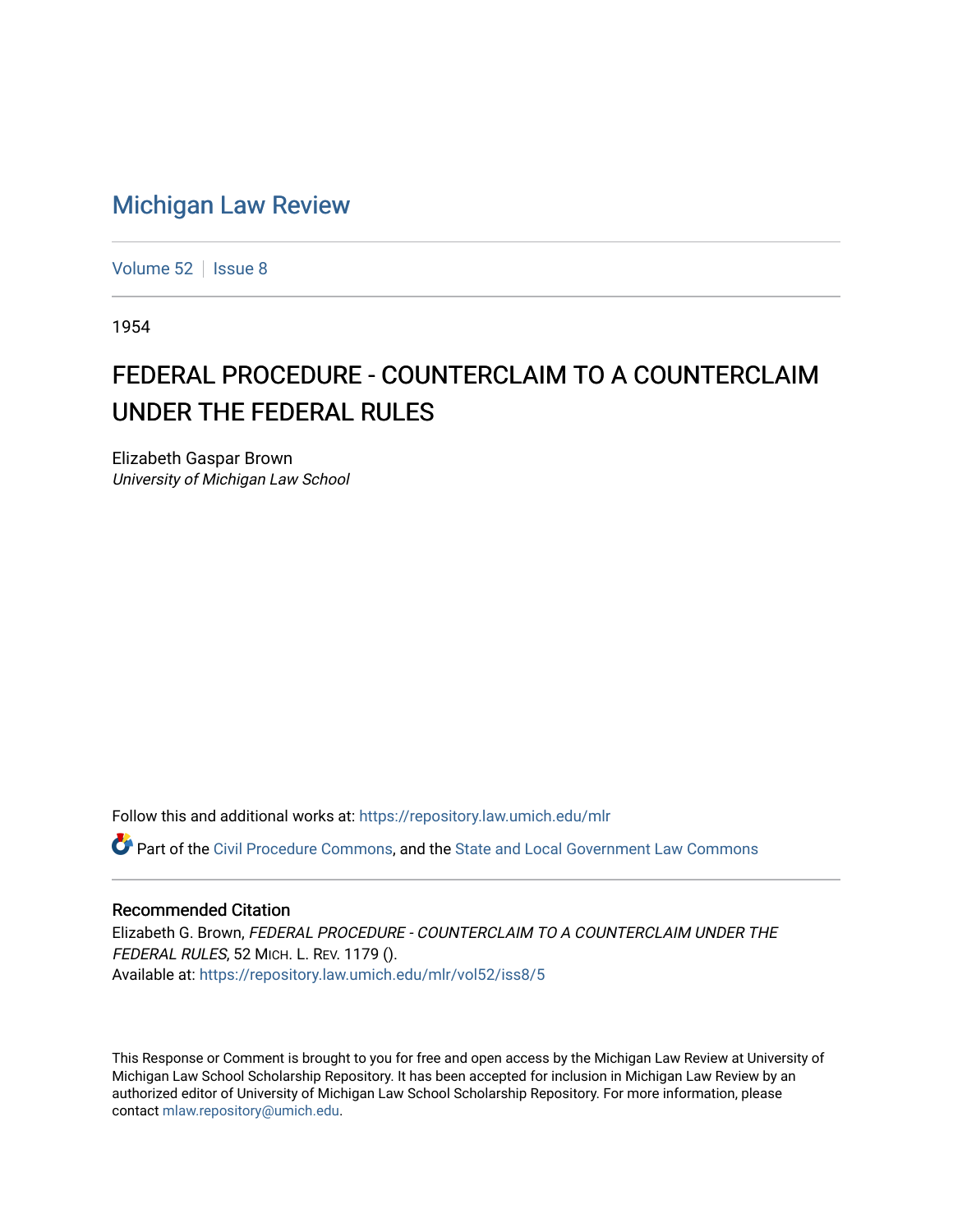## **COMMENTS**

FEDERAL PROCEDURE - COUNTERCLAIM TO A COUNTERCLAIM UNDER THE FEDERAL RULES-With one exception the cases decided in the federal courts under the Federal Rules of Civil Procedure have held that the plaintiff is free to plead a counterclaim in the reply, although in every instance the counterclaim in the reply under consideration was one related to the subject matter of the counterclaim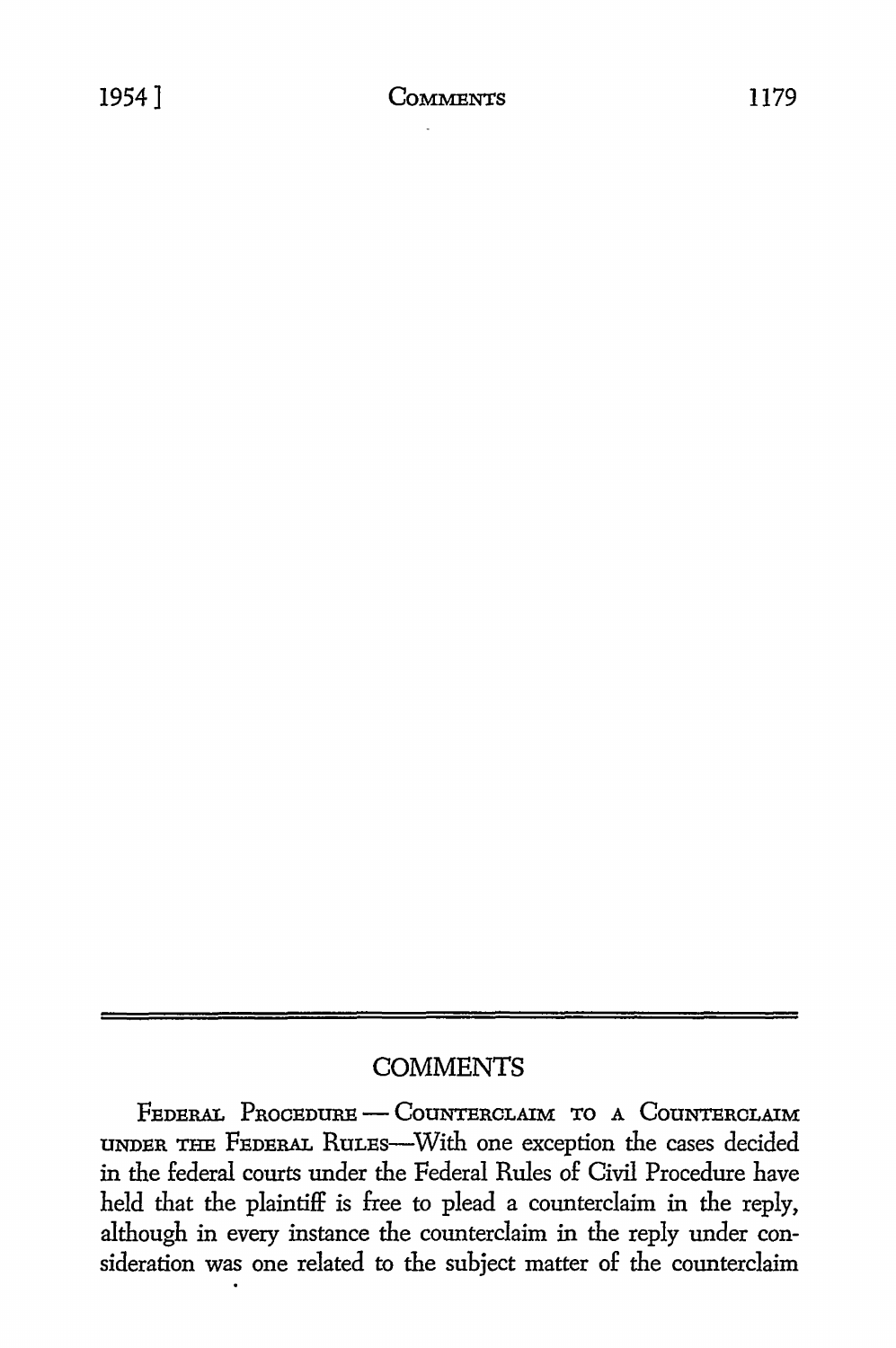pleaded in the defendant's answer.<sup>1</sup> The court in one of the earlier cases, *Warren v. Indian Refining Co.*, stated:

"If the language used in this rule means what it says, a counterclaim wholly unrelated to the subject matter of a suit may be set up. The question arises, who may counterclaim? Defendant says, only the defendant. Plaintiff says, either plaintiff or defendant. That is, it is plaintiff's contention that a plaintiff may file a counterclaim to a counterclaim. This seems to be exactly what Rule 13(b) permits. It is worthy of note and would seem to be quite significant that Rule 13 does not use the term 'plaintiff' or 'defendant,' or 'complaint' or 'answer,' but speaks of  $\Phi$  pleading,' 'a pleader' and 'any opposing party'....

"It would seem that the permissive counterclaim paragraph of Rule 13 would apply as well *to* a counterclaim filed by plaintiff . . . as *to* the allowance of the wholly unrelated counterclaim permitted by the defendant."<sup>2</sup>

In *Hartford-Empire Co. v. Obear-Nester Glass Co.*,<sup>3</sup> the plaintiff filed a reply containing a counterclaim and, although the plaintiff's counterclaim related to the subject matter of the counterclaim pleaded in the answer, the defendant felt a further pleading to be desirable and filed an amended counterclaim. The plaintiff moved to strike out parts of the second amended and supplemental counterclaim. The motion was overruled, the court holding:

"Federal Rules of Civil Procedure, rule 7 . . . is plainly *to*  the effect that an answer to a counterclaim is the last permitted pleading. When the plaintiff filed its reply *to* defendant's original counterclaim defendant found itself in a quandary as to how to meet the fifth and sixth defenses set up in the counterclaim in view of Rule 7. We do not think defendant is subject to criticism for filing an amended counterclaim, informing the court and the plaintiff of its position on the 'fifth' and 'sixth' defense rather than hazard the chance that the court would permit introduction of evidence to meet the issue without a pleading. . . ."<sup>4</sup>

1 The cases decided include: Downey v. Palmer, (D.C. N.Y. 1939) 31 F. Supp. 83; Warren v. Indian Refining Co., (D.C. Ind. 1939) 30 F. Supp. 281; Kuenzel v. Universal Carloading & Distributing Co., (D.C. Pa. 1939) 29 F. Supp. 407; Bethlehem Fabricators, Inc. v. John Bowen Co., (D.C. Mass. 1940) 1 F.R.D. 274; Hartford-Empire Co. v. Obear-Nester Glass Co., (D.C. Mo. 1947) 7 F.R.D. 564; Cornell v. Chase Brass & Copper Co., (D.C. N.Y. 1943) 48 F. Supp. 979; Maison de Marchands Industrielle Ltee-Industrial Merchants, Ltd. v. New York Silicate Book Slate Co., (D.C. N.Y. 1952) 13 F.R.D. 15. <sup>2</sup>(D.C. Ind. 1939) 30 F. Supp. 281 at 282.

s (D.C. Mo. 1947) 7 F.R.D. 564.

4 Id. at 565, 566.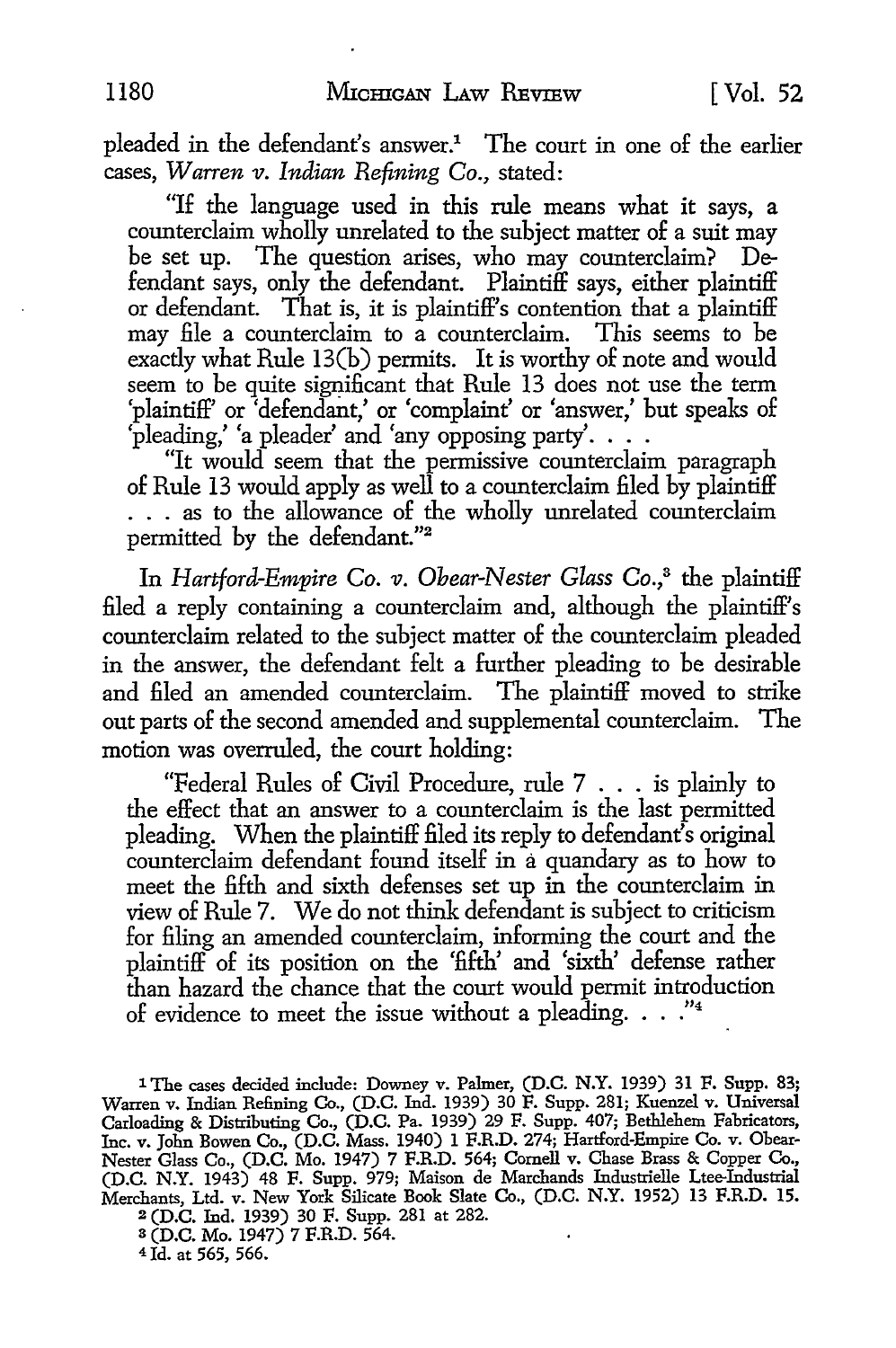### 1954] **CoMMENTS** 1181

In an oblique way, this district court did take cognizance of the fact that under some circumstances, at least, the defendant would wish to reply to the counterclaim contained in the plaintiff's reply. In the other cases, however, the main emphasis has been on the need for settling all matters possible within the confines of a single action. The courts have ignored the procedural chaos which could develop if "all matters that you start litigating"<sup>5</sup> were included in one action without suitable provision for an ascertainment of the precise nature of these issues. Claims and counterclaims and cross-claims could be hurled at opposing parties, with the court's sole control lying in its ability to order separate trials.<sup>6</sup>

In the decade and a half since the adoption of the Federal Rules of Civil Procedure, a number of states have taken over their provisions, either in whole or in part. Arizona, Colorado, Delaware, Minnesota, Missouri, Nevada, New Jersey, New Mexico, and Utah<sup>7</sup> have rules or statutes with substantially the same provisions as federal rules 7(a), 13(a) and (b), and 18 $(a)$ . These states present the similar situation which allows free joinder of claims and counterclaims while limiting the number of pleadings, thus preventing in some cases a precise delimitation of the issues.

Two other states, Kentucky and Texas, while influenced by the federal rules, have apparently attempted to solve the problem posed by the above-mentioned federal provisions. Texas rule 51(a) parallels federal rule 18(a) in allowing the plaintiff to plead a counterclaim in the reply, which may be either permissive or compulsory,<sup>8</sup> but there is no limit on the number of pleadings which may be filed by either the plaintiff or the defendant.<sup>9</sup> The rules allow the filing of such supplementary petitions and answers "as may be necessary in the course of pleading by the parties to the suit." Thus under the Texas

<sup>5</sup> Bethlehem Fabricators, Inc. v. John Bowen Co., (D.C. Mass. 1940) 1 F.R.D. 274 at 275, quoting Proceedings of the A.B.A. INSTITUTE ON THE FEDERAL RULES 247<br>(1938). (1938). .

6 Rule 42(b), Federal Rules of Civil Procedure, 28 U.S.C. (1946).

<sup>7</sup>Ariz. Code (1939) §§21-401, 21-437, 21-438, 21-507; Colo. Stat. Ann. (1935, 1941 Cum. Supp.), Rules of Civil Procedure, rules 7(a), 13(a) and (b), IB(a); Del. Code Ann. (1953), Superior Court Rules, rules 7(a), 13(a) and (b), 18(a), Chancery Court Rules, rules 7(a), 13(a) and (b), 18(a); Minn. Rules of Civil Procedure, rules 7.01, 13.01, 13.02, 18.01 (1952); Mo. Rev. Stat. (1949) §§509.010, 509.420, 509.060, Supreme Court Rules, rule 3:16; Nev. Rules of Civil Procedure, rules 7(a), 13(a) and (b), IB(a) (1953); N.J. Rules, rules 4:7-1, 4:13-1, 4:31-1 (1953); N.M. Stat. (1941), Rules of Civil Procedure, rules 7(a), 13(a) and (b), IB(a); Utah Code Ann. (1953), Rules of Civil Procedure, rules 7(a), (13(a) and (b), 18(a).

BTex. Rules of Civil Procedure, rule 97(a) and (b) (1943). 9 Id., rules 78, 83.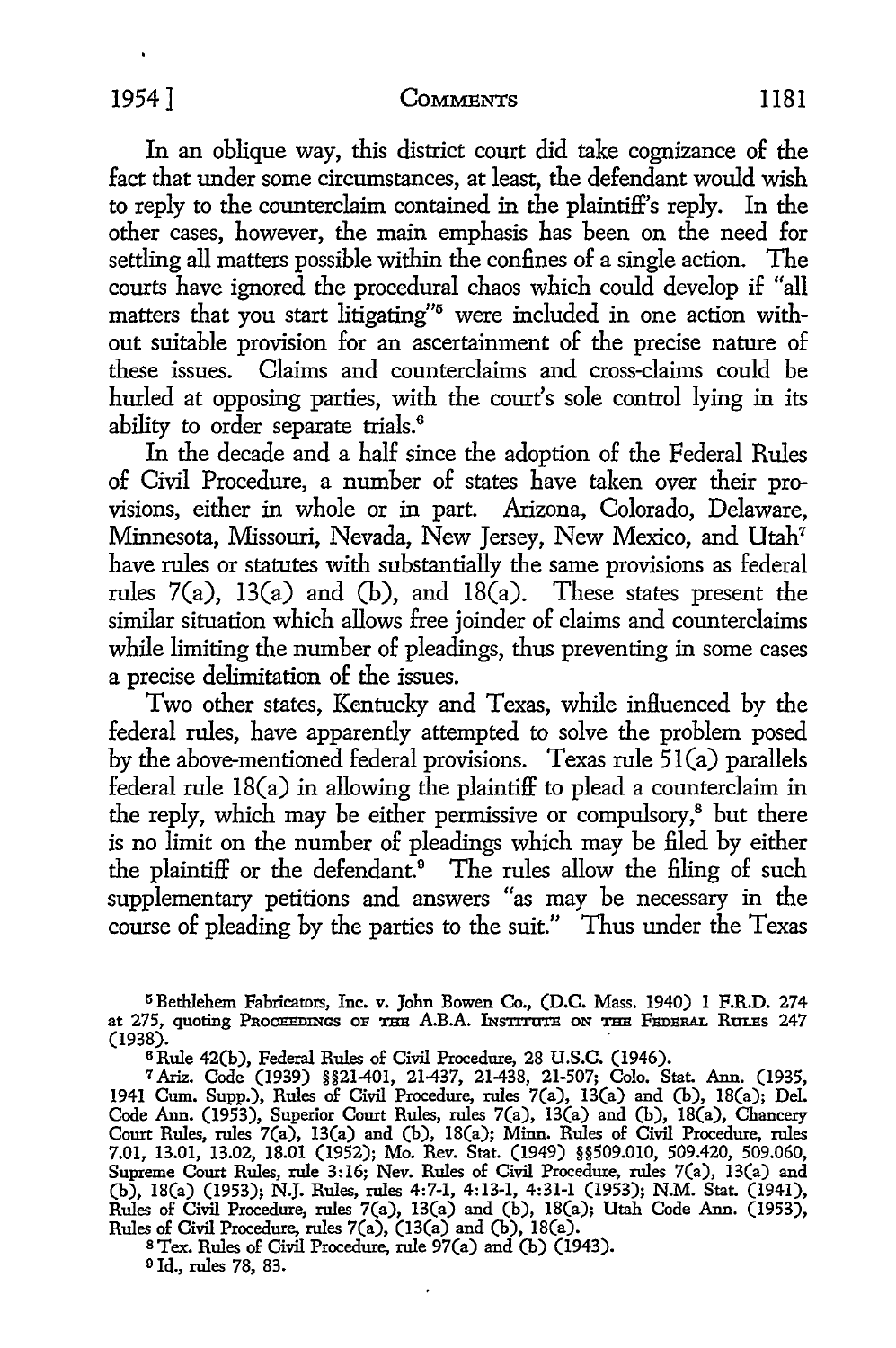procedure, while there may be free joinder of outstanding issues, pleadings may be continued until the parties have clearly defined the areas in controversy.

The drafters of the Kentucky rules, which became effective on July I, 1953, noted that the federal rules allowed a counterclaim to be included in the reply and apparently were reluctant to adopt it in full for the Kentucky courts. Kentucky rule 7.01 permits the usual number of pleadings, including the reply. Rule 13.01 deals with the compulsory counterclaim, using the same phrasing as federal rule 13(a). Kentucky rule 13.02, dealing with permissive counterclaim, states:

"A pleading, other than a reply, may state as a counterclaim any claim against an opposing party not arising out of the transaction or occurrence that is the subject matter of the opposing party's claim. "10

In rule 18.01 it is provided that the plaintiff in his complaint and the defendant in his answer "setting forth a counterclaim may join either as independent or as alternative claims as many claims either legal or equitable or both as he may have against an opposing party."<sup>11</sup> The reply is thus excluded from the class of pleadings in which claims may be joined.

But under these Kentucky rules, is there any reason why the plaintiff could not plead a single compulsory counterclaim in his reply and actually might be considered as required to do so? It is not forbidden in the section covering compulsory counterclaims. Moreover, rule 8.04 states: "Averments in a pleading to which a responsive pleading is required are admitted when not denied in the responsive pleading.  $\ldots$  ."<sup>12</sup> Rule 12.08 states: "A party waives all defenses and objections which he does not present either by motion as hereinbefore provided or, if he has made no motion, in his answer or reply.  $\ldots$  ."13

It is clear that the drafters of the Kentucky rules provided against the injection into the action of unrelated counterclaims pleaded in the reply. A related counterclaim, however, may still be included in the reply, a pleading to which no responsive pleading is permitted, and where the defendant's only protection lies in the power of amend-

11 Id., rule 18.01.

<sup>10</sup> Ky. Prac. (Baldwin, 1953), Rules of Civil Procedure, rule 13.02.

<sup>12</sup> Id., rule 8.04. 13 Id., rule 12.08.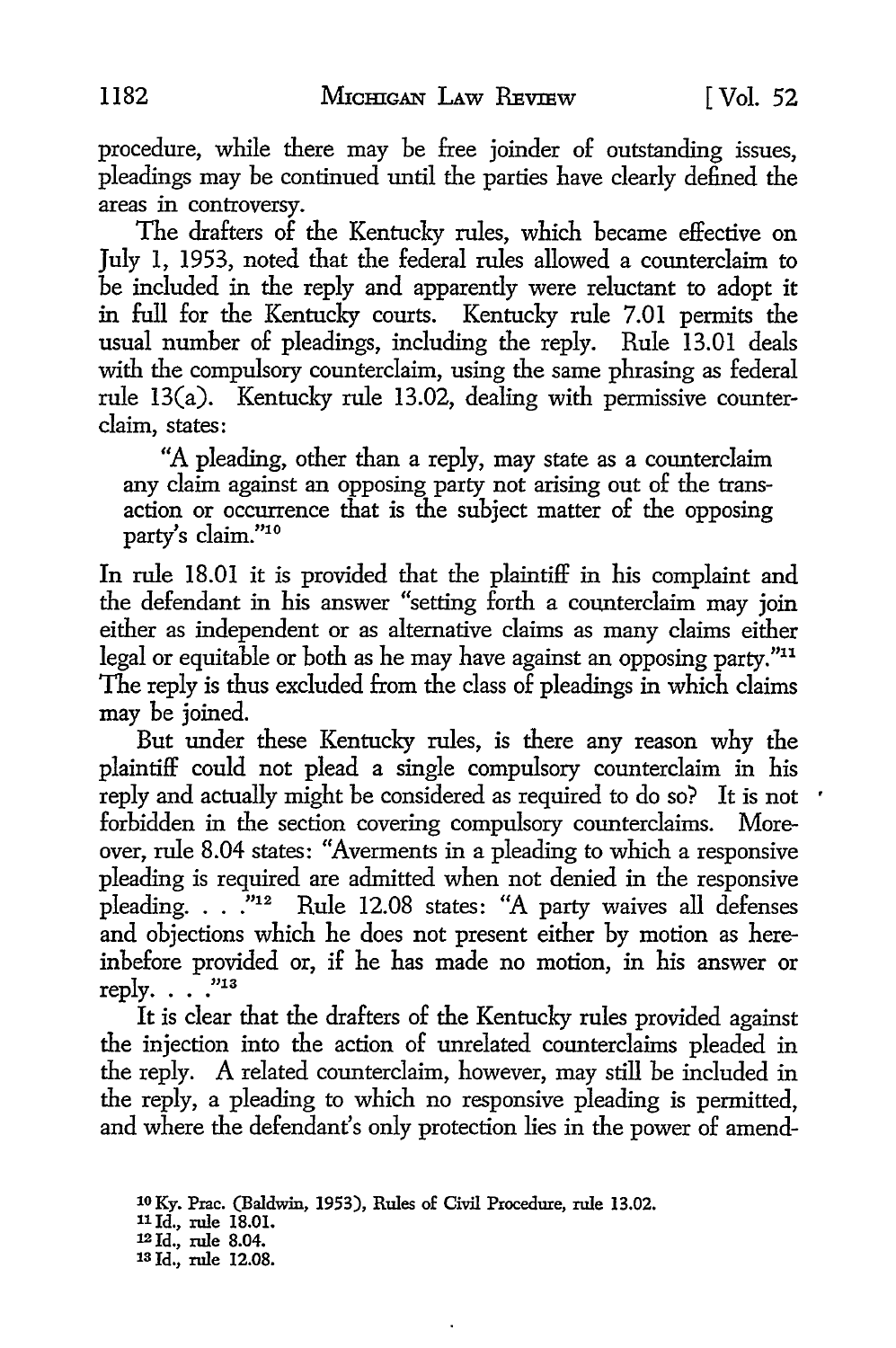### 1954] COMMENTS 1183

 $ment<sup>14</sup>$  and the provision for implied denial of the averments in the reply.15 Essentially, the Kentucky Rules of Civil Procedure fail to provide for a precise formulation of the areas in controversy between the opposing parties over related counterclaims, although they do prevent the inclusion in the reply of those counterclaims not arising from the subject matter of the defendant's counterclaim and prohibit the joining in the reply of related counterclaims.

Pennsylvania, a state outside the group adopting the federal rules in whole or in part, has a recent provision in its rules of civil procedure which seems to provide for the settling in one action of all outstanding controversies between opposing parties and at the same time to permit a precise delimitation of the areas in controversy. In the list of allowable pleadings appears the complaint, to be followed ''by an answer thereto, a reply if the answer contains new matter or a counterclaim, a counter-reply if the reply to a counterclaim contains new matter. . . . "<sup>16</sup> Under this practice the plaintiff has an opportunity to answer the defendant's counterclaim but the defendant may file a fourth pleading, termed here a "counter-reply" in which the new issues raised in the reply may be answered.

Thus the court rules of two states specifically permit the use of a fourth pleading.<sup>17</sup> In two recent state cases, one in Montana and one in New York, the defendant attempted to use a fourth pleading. The Montana court refused to permit the use of a "sur-reply" under the code pleading procedure prevailing in that state,<sup>18</sup> but the New York court recognized it as a valid pleading.<sup>19</sup>

In reaching its decision the New York court considered that section 274 of the Civil Practice Act, which states, "Where an answer contains new matter constituting a defense by way of avoidance, the court, in its discretion, on the defendant's application, may direct the plaintiff to reply to the new matter  $\ldots$  "20 should be construed to include within the term "answer" a "reply alleging a defense by way of avoidance to a cause of action asserted in a counterclaim."21 The court concluded that a fourth pleading properly could be ordered by

14 Id., rule 15.01.

15 Id., rule 8.01.

16Pa. Stat. Ann. (Purdon, 1951) tit. 12, appx., Rules of Civil Procedure, rule 1017. 17 It must be recalled that at common law the pleading practice permitted a fourth pleading. Alabama, for example, still employs the sur-rejoinder.

18 Sherburne Mercantile Co. v. Bonds, 115 Mont. 464, 145 P. (2d) 827 (1944).

19 Rosner v. Globe Valve Corp., 276 App. Div. 462, 95 N.Y.S. (2d) 531 (1950). 20 N.Y. Civ. Prac. Act (Cahill-Parsons, 1946) §274.

21 Rosner v. Globe Valve Corp., 276 App. Div. 462 at 463, 95 N.Y.S. (2d) 531 (1950).